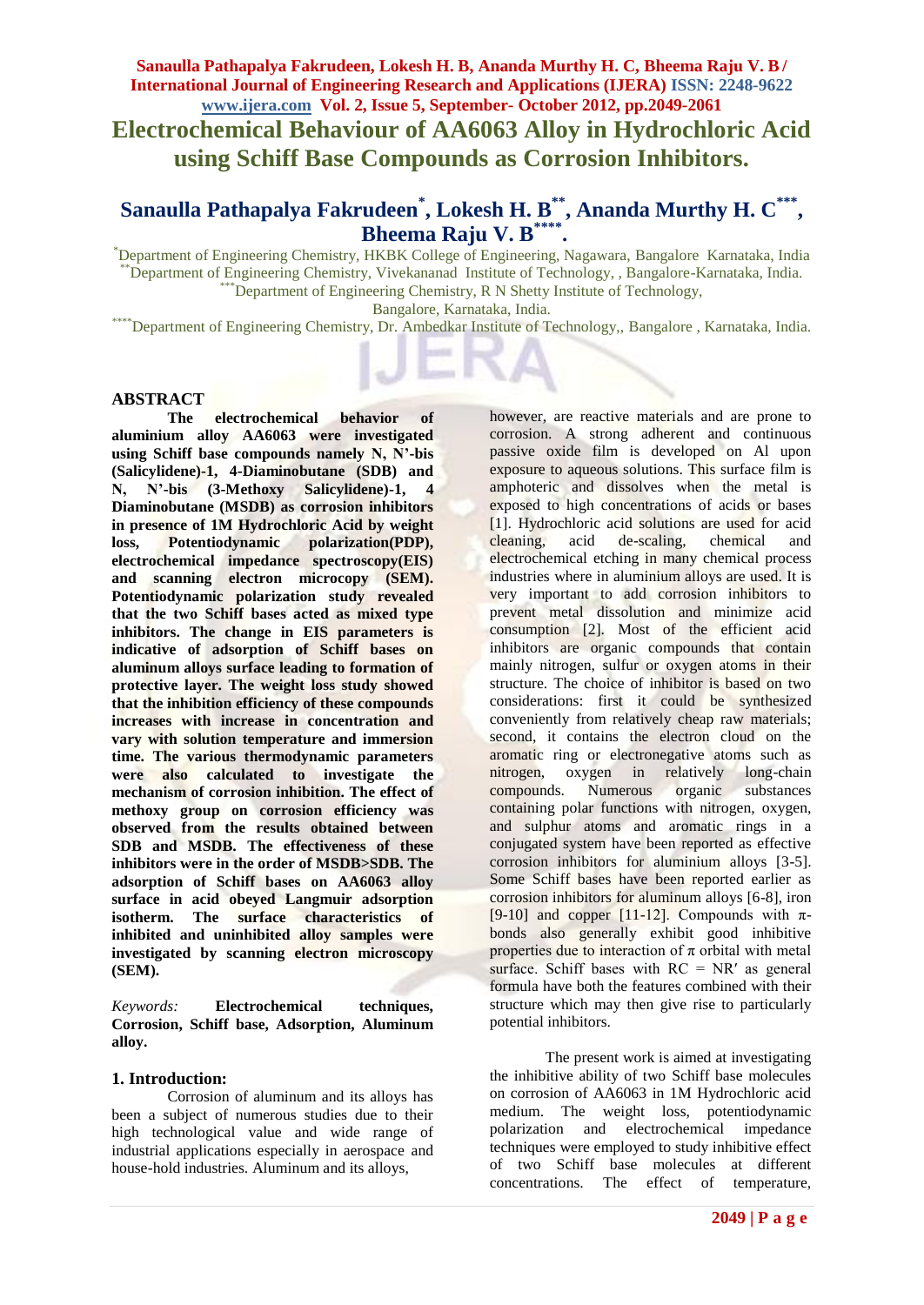immersion time on corrosion behaviour of aluminium alloy was also studied in absence and presence of inhibitor at various concentrations. For further confirmation aluminum alloy samples were analyzed by scanning electron microscopic (SEM) technique.

The inhibition effect of Schiff base compounds are reported on steel [13-14], Copper [15], and pure aluminium and its alloys [16-19], in acidic medium. However, no substantial work has been carried out on corrosion inhibition of aluminium alloys in acidic medium by Schiff bases. Thus, it was thought worthwhile to study the corrosion inhibition effect of Schiff base compounds namely N, N'-bis (Salicylidene)-1, 4-Diaminobutane (SDB) and  $N$ , N'-bis (3-Methoxy Salicylidene)-1, 4 Diaminobutane (MSDB) on AA6063 Alloy in 1M Hydrochloric acid medium.

### samples were cut into cylindrical test specimens and moulded in cold setting Acrylic resin exposing a surface area of  $1.0 \text{ cm}^2$  for electrochemical measurements. For weight loss experiments the cylindrical alloy rods were cut into 24 mm dia x 2mm length -circular cylindrical disc specimens using an abrasive cutting wheel and a 2mm mounting hole at the centre of the specimen was drilled. Before each experiment, the electrodes were abraded with a sequence of emery papers of different grades (600, 800, and 1200), washed with double distilled water, degreased with acetone and dried at 353 K for 30 min in a thermostated electric oven and stored in a moisture-free desiccator prior to use. The corrosive medium selected for this study was 1M hydrochloric acid, which was prepared from analytical grade 37 percent acid concentrated (Merck ) in double distilled water.

# **2. Experimental**

# 2.1 Materials

The alloy samples were procured from M/S. Fenfe Metallurgical, Bangalore, India. The typical chemical composition of AA6063 alloy in weight percentage is shown in Table 1. The alloy

Table-1. Typical Chemical Composition of AA 6063

| Element | Cu   | Mg       | Si      | Fe   | Mn   | Ti   | Cr   | Zn   | <b>Others</b> | Al       |
|---------|------|----------|---------|------|------|------|------|------|---------------|----------|
| $Wt.$ % | 0.10 | $0.45 -$ | $0.2 -$ | 0.35 | 0.10 | 0.10 | 0.10 | 0.10 | 0.15          | Reminder |
|         |      | 0.90     | 0.6     | Max  | Max  | Max  | Max  | Max  | Max           |          |

# 2.2 Inhibitor.

The Schiff Bases were prepared by the condensation of respective aromatic aldehydes with each of diamines as per the reported procedure [20]. All reagents used were of analytical grade procured from Sigma Aldrich. N,N' bis(Salicylidene)-1,4-Diaminobutane (SDB) was prepared by slow addition of Salicylaldehyde (2 mmol) in 30 mL methanol over a solution of 1,4 diaminobutane (1mmol) in 30 mL methanol and N,N'-bis(3-MethoxySalicylidene)-1,4-

Diaminophenelyne (MSDB) by slow addition of Methoxysalicylaldehyde (2 mmol) in 30 mL methanol over a solution of 1,4-diaminobutane (1 mmol) in 30 mL methanol taken in a 250 mL condensation flask. In each case, 2-3drops of acetic acid was added to the mixture of aldehyde and diamine with stirring at constant temperature 25ºC for 1 hour. Further the mixture was refluxed for 4-5 hours on a water bath, heating occasionally to improve the yield of the product. The reaction mixture was cooled to room temperature overnight and the colored compound was filtered off and dried. The compounds were recrystallised with ethanol. The product identity was confirmed *via*  melting points, Fourier transform infrared spectroscopy (FT-IR) and Proton Nuclear Magnetic Resonance  $({}^{1}H$  NMR). The structure, molecular formula, molecular mass, melting points are shown in Table-2.

N,N'-bis(Salicylidene)-1,4-Diaminobutane

IR (KBr cm<sup>-1</sup>): 3400(OH), 3054(=C-H), 2903(-CH), 1628(C=N).

<sup>1</sup>HNMR (CDCl<sub>3</sub>): δ 1.79-1.82(t, 4H, -CH<sub>2</sub>CH<sub>2</sub>-), δ

 $3.62 - 3.65$ (t, 4H,  $-CH_2-N$ )  $6.84 - 7.31$  (m, 8H, ArH).

8.34(s, 2H, N=CH), 13.49 (s, 1H, OH),

N,N'-bis(3-Methoxy Salicylidene)-1,4-

Diaminobutane

IR (KBr cm-1 ): 3429(OH), 2996(=C-H), 2932(-

CH),  $1628$ (C=N).  $1253$ (-OCH<sub>3</sub>).

<sup>1</sup>HNMR (CDCl<sub>3</sub>): δ 1.80-1.83(t, 4H, -CH<sub>2</sub>CH<sub>2</sub>-), δ

3.63-3.66(t, 4H, -CH<sub>2</sub>-N)  $\delta$  3.90(s, 6H, -OCH<sub>3</sub>),

6.77–7.2 (m, 6H, ArH). 8.32(s, 2H, N=CH), 14.00 (s, 1H, OH),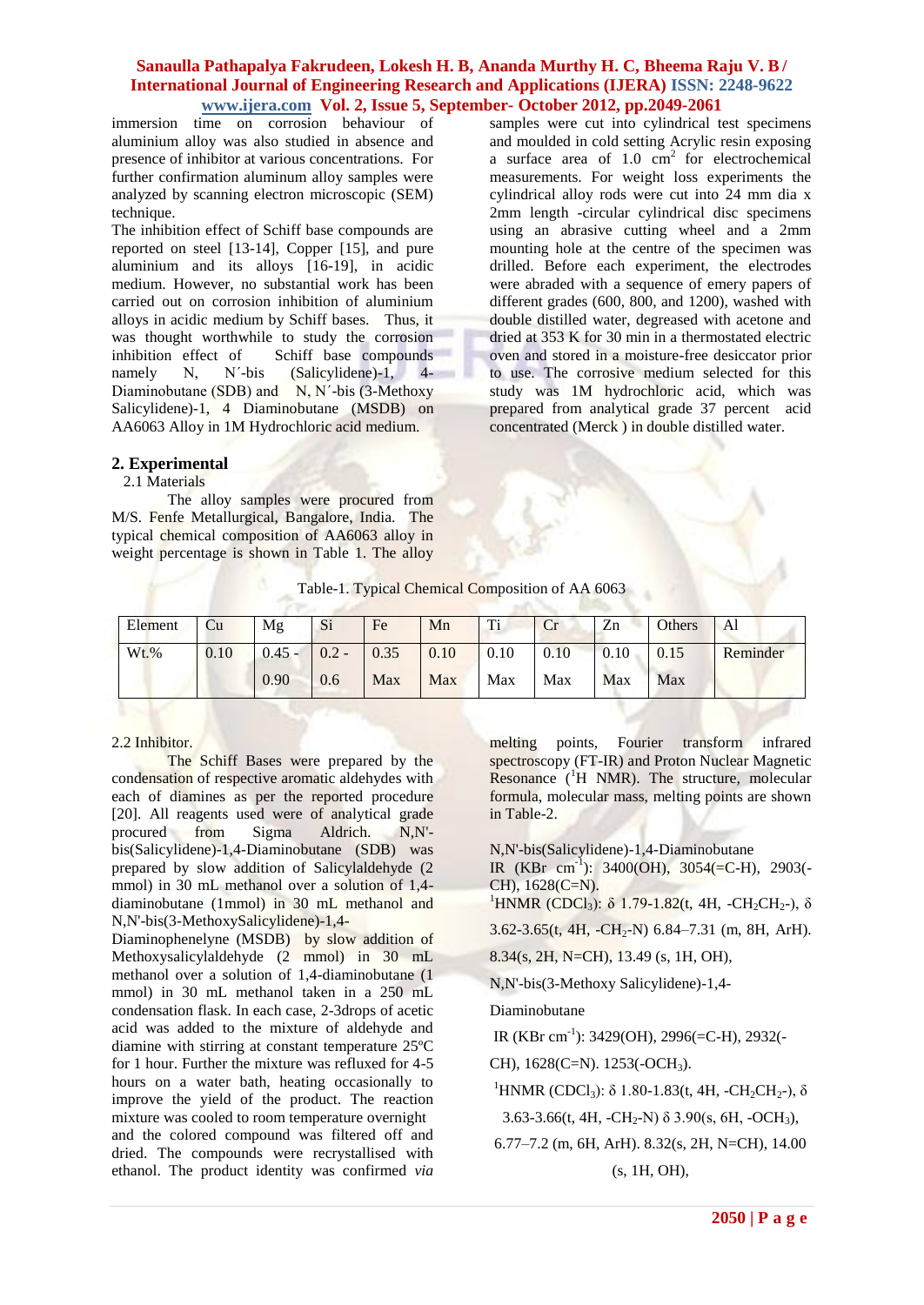Table-2. The structure, molecular formula, molecular mass, melting points

| <b>Structure and Name</b>                                                                                                                                      | Molecular Formula    | Molecular<br><b>Mass</b> | Melting<br>Point |
|----------------------------------------------------------------------------------------------------------------------------------------------------------------|----------------------|--------------------------|------------------|
| $CH=N$ $\left(\text{CH}_2\right)_4$ $\left(\text{CH}_2\right)_2$ $\left(\text{CH}_2\right)_2$<br>OН<br>HС<br>(SDB)<br>N,N'-bis(Salicylidene)-1,4-Diaminobutane | $C_{18}H_{20}N_2O_2$ | 296.36                   | $89^{\circ}$ C   |
| $-CH=N-(CH2)4-N=CH-$<br>ЮH<br>HO<br>CH <sub>3</sub><br>$H_3C$<br>N,N'-bis(3-Methoxy Salicylidene)-1,4-Diaminobutane<br>(MSDB)                                  | $C_{20}H_{24}N_2O_4$ | 356.42                   | $152^{\circ}$ C  |

#### 2.3 Weight loss measurements

Weight loss measurements were performed on aluminium alloys as per ASTM Method [21]. The test specimens were immersed in 100mL 1M hydrochloric acid solution in absence and presence of different concentrations (25,50,75 and 100 ppm ) of SDB and MSDB at different temperature ranges  $(303, 313, 323,$  and  $333K)$  in thermostated water bath. The difference in weight for exposed period of 2, 4, 6 and 8 hours was taken as the total weight loss. The weight loss experiments were carried out in triplicate and average values were recorded. The corrosion rate was evaluated as per ASTM Method [21]. The percentage of inhibition efficiency  $(\mu_{\text{WL}\%})$  and the degree of surface coverage (*θ*) were calculated using equations  $(1)$  and  $(2)$ :



Where *Wi* and *Wo* are the weight loss values of aluminium alloy sample in the presence and absence of the inhibitor and  $\theta$  is the degree of surface coverage of the inhibitor.

### 2.4 Electrochemical measurements.

Potentiodynamic polarization (PDP) and electrochemical impedance spectroscopy (EIS) measurements were performed using CH660c electrochemical work station. All electrochemical

experiments were measured after immersion of alloy specimens for 30 minutes to establish a steady state open circuit potential in absence and presence of inhibitors at 303 K.

Tafel plots were obtained using conventional three electrode Pyrex glass cell with alloy specimen  $(1cm<sup>2</sup>)$  as working electrode (WE), platinum electrode (Pt) as an auxiliary electrode and standard calomel electrode (SCE) as reference electrode. All the values of potential were referred to SCE..Tafel plots were obtained by polarizing the electrode potential automatically from  $-250$  to  $+$ 250 mV with respect to open circuit potential (OCP) at a scan rate  $1mV s^{-1}$ . The linear Tafel segments of anodic and cathodic curves were extrapolated to corrosion potential  $(E_{corr})$  to obtain corrosion current densities  $(I_{\text{corr}})$ . The inhibition efficiency was evaluated from the I<sub>corr</sub> values using the following relationship (3):

$$
\mu_{p}\% = \frac{i_{corr}^{0} - i_{corr}}{i_{corr}^{0}} \times 100
$$
 (3)

Where,  $i_{corr}^0$  and  $i_{corr}$  are values of corrosion current densities in absence and presence of inhibitor respectively.

EIS measurements were carried out in a frequency range from 100 kHz to 0.01 Hz with small amplitude of 10mV peak -to-peak, using AC signal at OCP. The impedance data was analyzed using Nyquist plot and Echem software ZSimpWin version 3.21 was used for data fitting. The inhibition efficiency ( $R_{ct}$  %) was calculated from the charge transfer resistance  $(R<sub>ct</sub>)$  values using following equation (4):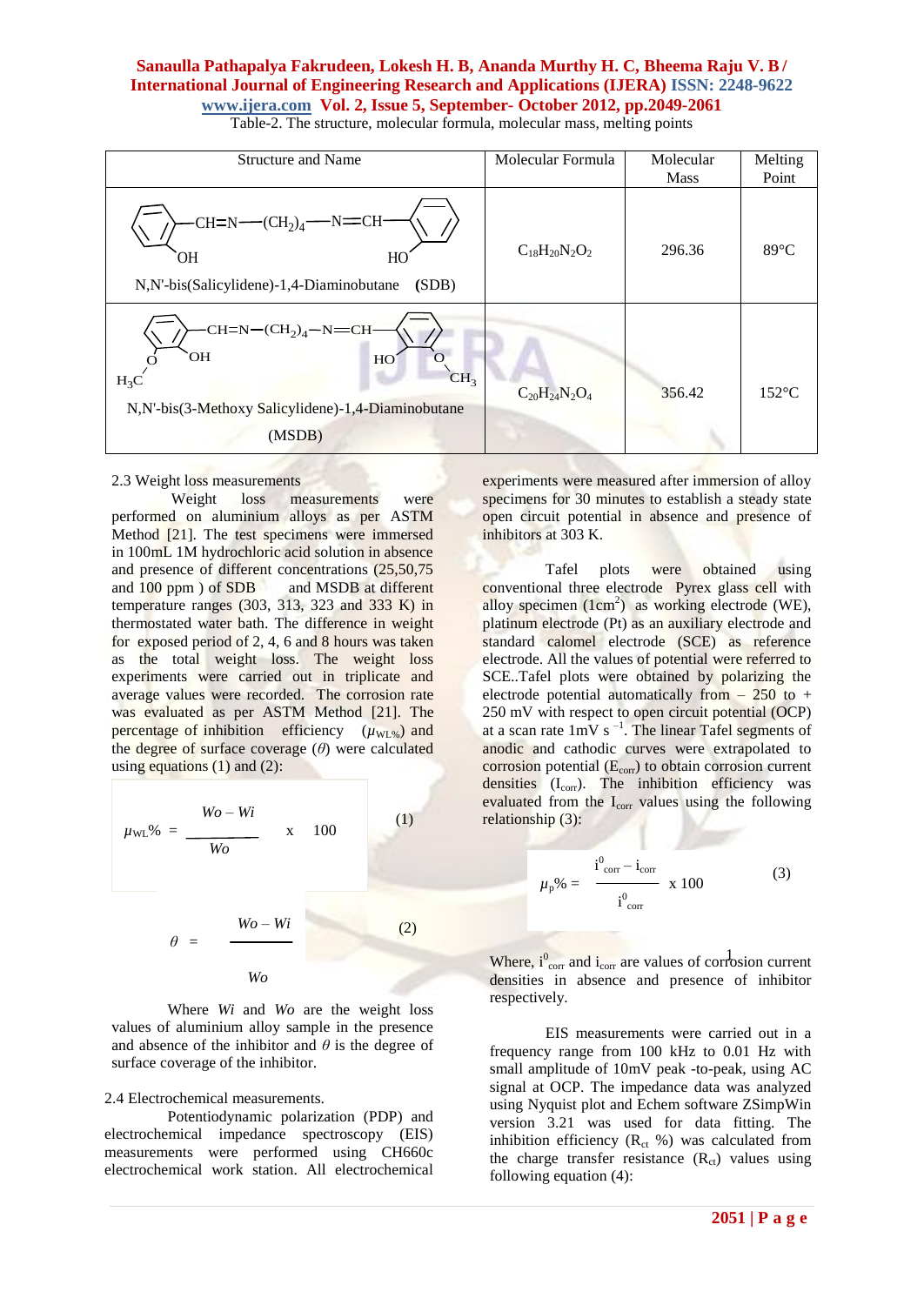$$
\mu_{\text{Ret}}\% = \frac{R_{\text{ct}}^i - R_{\text{ct}}^0}{R_{\text{ct}}^i} \times 100 \qquad (4)
$$

Where,  $R_{\text{ct}}^0$  and  $R_{\text{ct}}^i$  are the charge transfer resistance in

absence and presence of inhibitor, respectively.

### 2.5 Scanning electron microscopy (SEM).

The surface morphology of the corroded surface in the presence and absence of inhibitors were studied using scanning electron microscope (SEM) [Model No JSM-840A-JEOL]. To understand the morphology of the aluminium alloy surface in the absence and presence of inhibitors, the following cases were examined.

- (i) Polished aluminium alloy specimen.
- (ii) Aluminium alloy specimen dipped in 1M HCl. (iii) Aluminium alloy specimen dipped in 1M HCl
- containing 100 ppm of Schiff base.

### **3. Results and Discussion**

### 3.1 Potentiodynamic polarisation (PDP)

The polarization measurements of AA6063 alloy specimens were carried out in 1M Hydrochloric acid, in the absence and in the presence of different concentrations (25 -100 ppm) of SDB and MSDB at 303K in order to study the anodic and cathodic reactions. The Fig.1(a) and (b). represents potentiodynamic polarisation curves (Tafel plots) of AA6063 alloy in 1M Hydrochloric acid in absence and presence of various concentrations of SDB and MSDB at 303K respectively. The electrochemical parameters i.e. corrosion potential  $(E_{corr})$ , corrosion current density  $(i_{\text{corr}})$ , cathodic and anodic Tafel slopes  $(b_a$  and  $b_c)$ associated with the polarization measurements of SDB and MSDB are listed in Table.3. The inhibition efficiency  $(\mu_p \, %)$  of inhibitors at different concentrations was calculated from the equation (4). It is observed from the PDP results that, in presence of inhibitors, the curves are shifted to lower current density  $(i_{corr})$  regions and Tafel slopes  $b_a$  and  $b_c$  values increased with increase in concentration of inhibitors showing the inhibition tendency of SDB and MSDB. The corrosion potential  $(E_{\text{corr}})$  values do not show any appreciable shift, which suggest that both inhibitors acted as mixed type but predominantly cathodic inhibitors [22-23]. This can probably be due to the adsorption of protonated Schiff base molecules on the cathodic and anodic sites





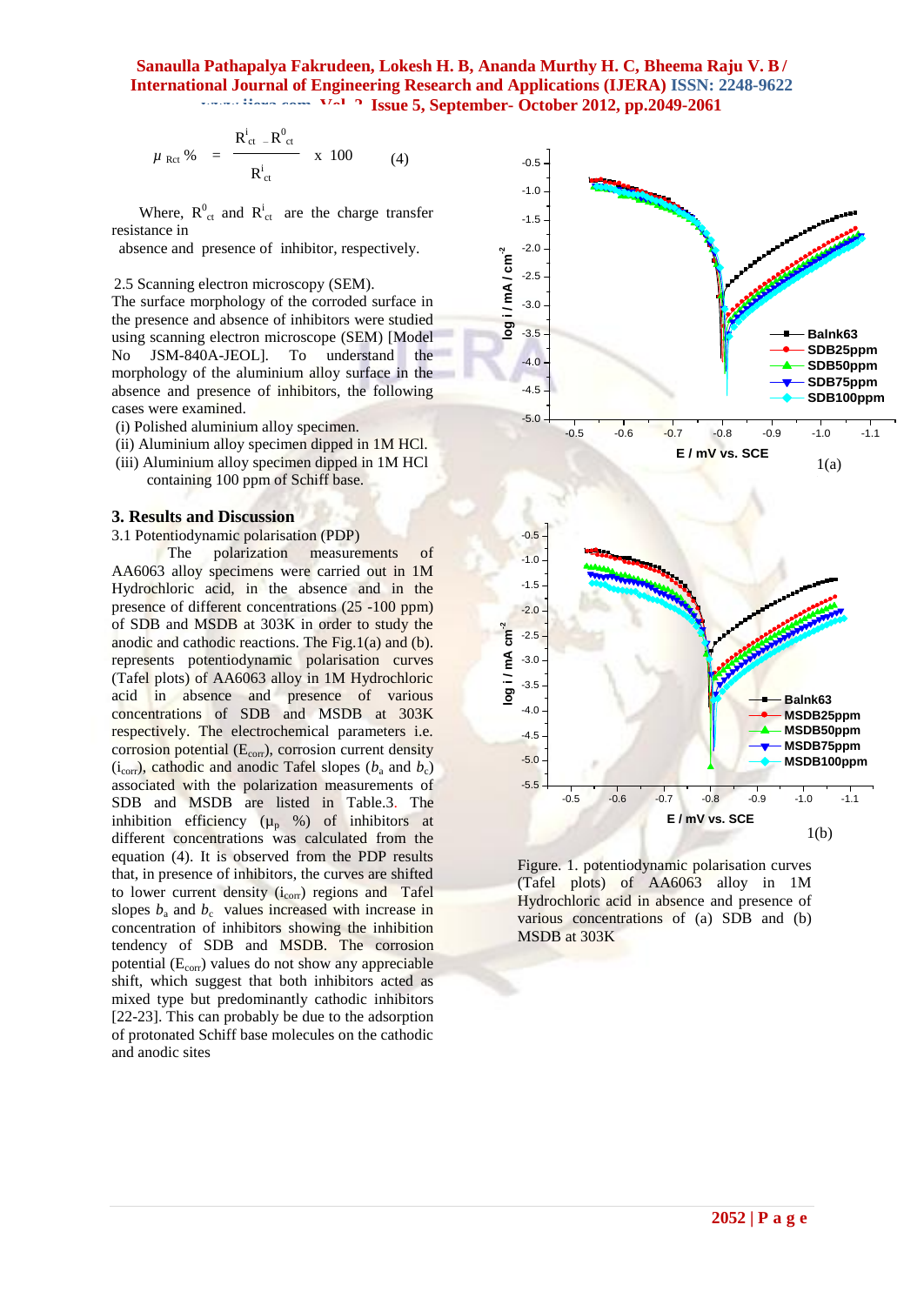| Table.3. Potentiodynamic polarisation parameters of AA6063 alloy in 1M Hydrochloric acid in absence and |  |
|---------------------------------------------------------------------------------------------------------|--|
| presence of various concentrations of SDB and MSDB at 303K                                              |  |

| Inhibitor  | Concentration<br>(ppm) | $-Ecorr$<br>(mV vs. SCE) | İçarı.<br>$(mA cm-2)$ | b <sub>k</sub><br>$(mV dec-1)$ | $b_{\lambda}$<br>$(mV dec-1)$ | $\mu_p$ % |
|------------|------------------------|--------------------------|-----------------------|--------------------------------|-------------------------------|-----------|
| <b>SDB</b> | 0                      | 797                      | 3.29                  | 187                            | 47                            | ---       |
|            | 25                     | 800                      | 1.03                  | 193                            | 44                            | 68.6      |
|            | 50                     | 804                      | 0.95                  | 195                            | 50                            | 71.1      |
|            | 75                     | 808                      | 0.83                  | 198                            | 53                            | 74.7      |
|            | 100                    | 810                      | 0.68                  | 203                            | 55                            | 793       |
| MSDB       | 25                     | 799                      | 0.94                  | 195                            | 49                            | 71.4      |
|            | 50                     | 801                      | 0.79                  | 199                            | 50                            | 75.8      |
|            | 75                     | 807                      | 0.71                  | 205                            | 56                            | 78.4      |
|            | 100                    | 809                      | 0.61                  | 214                            | 66                            | 81.4      |

3.2 Electrochemical impedance spectroscopy.

The effect of the inhibitor concentration on the impedance behavior of AA6063 alloy in 1M Hydrochloric acid was studied and Nyquist plots of AA6063 in absence and presence of various concentrations of Schiff bases are given in Fig 2 (a) and  $(b)$ .

It is clear from the figure that the impedance diagrams obtained yield a semicircle shape. This indicates that the corrosion process is mainly controlled by charge transfer. The general shape of the Nyquist plots is similar for all samples of AA 6063 alloy, with a large capacitive loop at higher frequencies and inductive loop at lower frequencies. The similar impedance plots have been reported for the corrosion aluminum and its alloys in hydrochloric acid [24-30].

The Nyquist plot with a depressed semicircle with the center under the real axis is characteristic property of solid electrode and this kind of phenomenon is known as the dispersing effect [31-  $32$ ] An

equivalent circuit fitting of five elements was used to simulate the measured impedance data of AA6063 alloy is depicted in Fig.3.

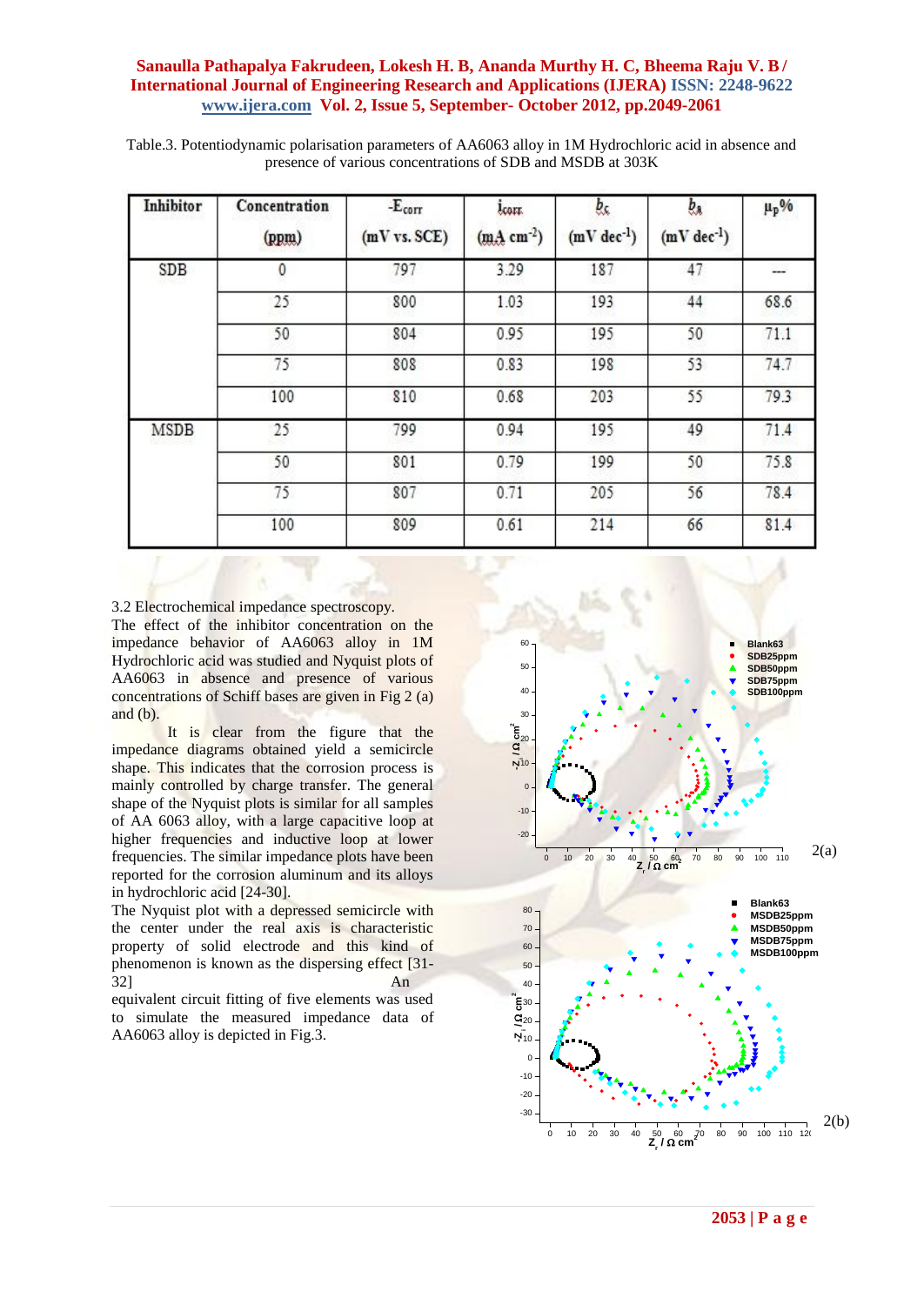Figure. 2. Nyquist plot for AA6063 alloy in 1M Hydrochloric acid in absence and presence of various concentrations of (a) SDB and (b) MSDB at 303K



Figure..3. The equivalent circuit model used to fit the experimental impedance data.

The equivalent circuit includes solution resistance R<sub>s</sub>, charge transfer resistance R<sub>ct</sub>, inductive elements  $R_L$  and L. The circuit also consists of constant phase element, CPE (Q) in parallel to the parallel resistors  $R_{ct}$  and  $R_L$ , and  $R_L$ is in series with the inductor L. The impedance spectra for the aluminium alloy in absence and presence of the inhibitors are depressed. The deviation of this kind is referred as frequency dispersion, and has been attributed to inhomogeneous of solid surface of aluminum alloy. Assumption of a simple  $R_{ct} - C_{d}$  is usually a poor approximation especially for systems showing depressed semicircle behavior due to non – ideal capacitive behaviour of solid electrodes [33]. The capacitor in the equivalent circuit can be replaced by a constant phase element (CPE), which is a frequency dependent element and related to surface roughness. CPE is substituted for the respective capacitor of  $C_{dl}$  in order to give a more accurate fit. The impedance function of a CPE is defined in impedance [34] representation as (5).



Where,  $Y_0$  magnitude of CPE, *n* is exponent of CPE, and are frequency independent, and  $\omega$  is the angular frequency for which –  $Z''$ reaches its maximum value, *n* is dependent on the surface morphology :  $-1 \leq n \leq 1$ .  $Y_0$  and *n* can be calculated by the equation proved by Mansfeld et al

[35]. The double layer capacitance  $(C_{\rm dl})$  can be calculated from the equation.(6) [36].

$$
C_{dl} = Y_0 \left(\omega_{max}\right)^{n-1}
$$
 (6)

Where  $\blacksquare$  citance and  $\omega_{max}$ is the angular frequency at which  $-Z''$  reaches maximum and *n* is the CPE exponent.

The electrochemical impedance parameters  $R_s$ ,  $R_{ct}$ , ω, CPE, *n* and  $C<sub>dl</sub>$  are listed in Table-4.

The inhibition efficiency was evaluated by  $R_{\rm ct}$  and  $C_{\rm d}$  values of the impedance data, it is shown from Table.<sup>(4)</sup> that charge transfer resistance ( $R<sub>ct</sub>$ ) of inhibited system increased and double layer capacitance  $(C_{d})$  decreased with increase in inhibitor concentration. This was due to adsorption of Schiff base molecule on the metal surface, the adsorbed inhibitor blocks either cathodic or anodic reaction or both formation of physical barrier, which reduces metal reactivity. The effect of inhibitor may be due to changes in electric double layer at the interface of solution and metal electrode. The decrease in double layer capacitance  $(C_{d_l})$  can be caused by decrease in local dielectric constant and /or increase in the thickness of electric double layer, this suggest that the Schiff base molecules inhibit the aluminium alloy by adsorption at the metal  $-$  acid interface. It is evident that the inhibition efficiency increases with increase in inhibitor concentration which is in good agreement with the Potentiodynamic polarization results.

Table-4. Electrochemical impedance parameters of AA6063 alloy in 1M Hydrochloric acid in absence and presence of various concentrations of (a) SDB and (b) MSDB at 303K

| Inhibitor | Concentration<br>(ppm) | R,<br>$(\Omega \text{ cm}^{-2})$ | $R_{cl}$<br>$(\Omega \text{ cm}^2)$ | Ø<br>(Hz) | <b>CPE</b><br>$(\mu F cm^{-2})$ | n      | Çd<br>$\mu$ F cm <sup>-2</sup> ) | µ Rct % |
|-----------|------------------------|----------------------------------|-------------------------------------|-----------|---------------------------------|--------|----------------------------------|---------|
| SDB       | 0                      | 1.06                             | 21                                  | 9.4       | 71.0                            | 0.9225 | 52                               |         |
|           | 25                     | 1.03                             | 65                                  | 25.6      | 38.8                            | 0.9091 | 24                               | 67.7    |
|           | 50                     | 1.09                             | 70                                  | 33.0      | 29.0                            | 0.9101 | 18                               | 70.0    |
|           | 75                     | 1.15                             | 81                                  | 40.0      | 27.0                            | 0.9147 | 17                               | 74.3    |
|           | 100                    | 1.19                             | 96                                  | 46.0      | 25.0                            | 0.9260 | 16                               | 78.0    |
| MSDB      | 25                     | 1.12                             | 73                                  | 40.0      | 35.5                            | 0.8831 | 20                               | 71.6    |
|           | 50                     | 1.19                             | 87                                  | 49.0      | 26.0                            | 0.9098 | 16                               | 75.8    |
|           | 75                     | 1.21                             | 95                                  | 56.0      | 22.1                            | 0.9118 | 13                               | 77.9    |
|           | 100                    | 1.22                             | 108                                 | 62.0      | 18.2                            | 0.9158 | 11                               | 80.5    |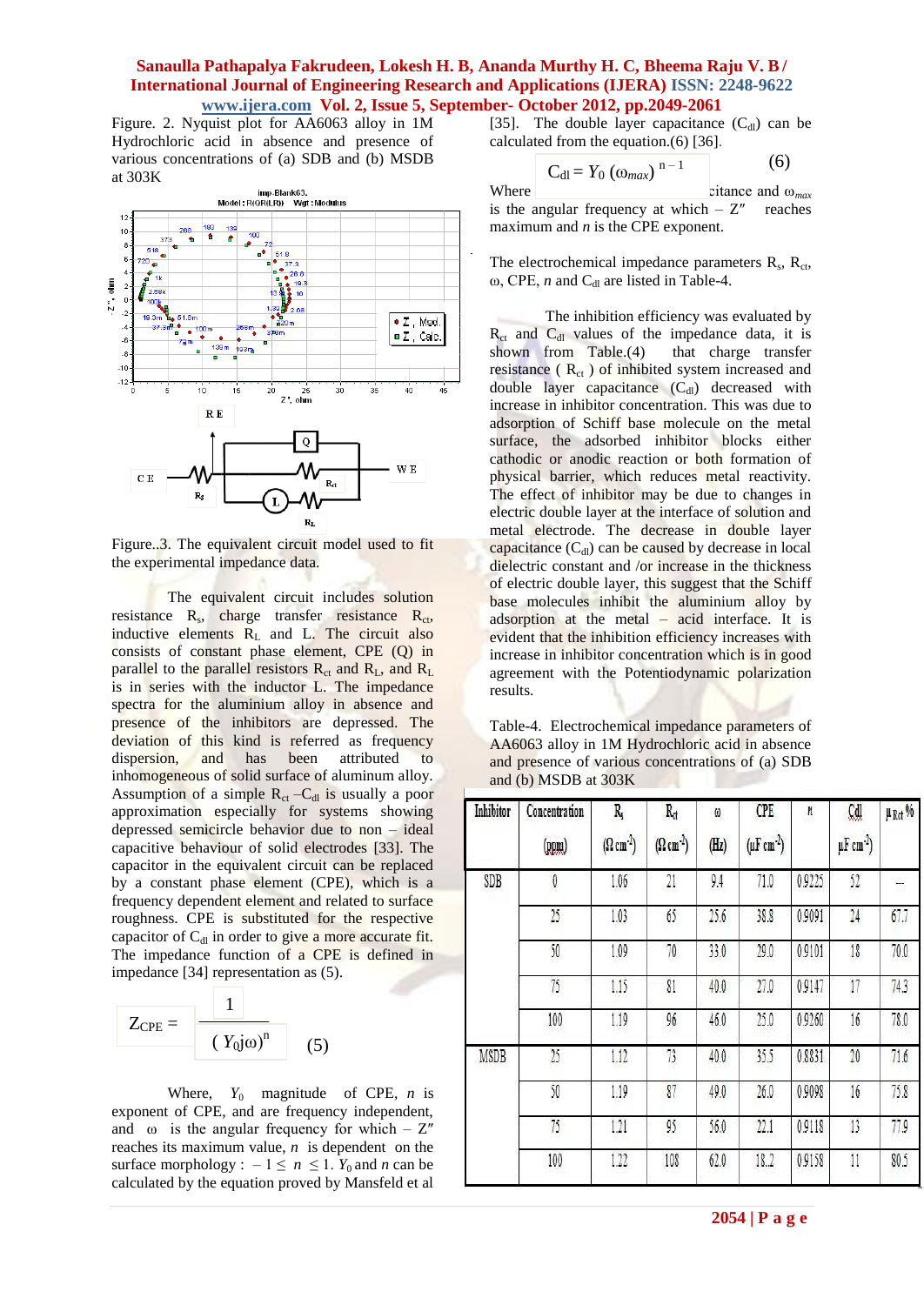#### 3.3 Weight loss measurements

The experimental data of weight loss (∆w), percentage of inhibition efficiency  $(\mu_{WL}\%)$ , Corrosion Rate (C.R.) in mmpy and degree of Surface Coverage (θ) for AA6063 in 1M Hydrochloric acid in absence and presence of various concentration of SDB and MSDB Schiff bases at 2 hours of exposure time and different temperature are shown in Table. 5.

### 3.3.1 Effect of inhibitor concentration

The variation of inhibition efficiency ( $\mu_{WL}$ %) with inhibitor concentration is shown in Fig..4(a). Increase in inhibition efficiency at higher concentration of inhibitor may be attributed to larger coverage of metal surface with inhibitor molecules. The maximum inhibition efficiency was achieved at 100 ppm and a further increase in inhibitor concentration caused no appreciable change in performance

## 3.3.2 Effect of immersion time

The effect of immersion time on inhibition efficiency is shown in Fig..4(b). All the tested Schiff bases show a decrease in inhibition efficiency with increase in immersion time from 2 to 8 hours. This indicates desorption of the Schiff Base over a longer test period and may be attributed to various other factors such as formation of less persistent film layer on the metal surface, and increase in cathodic reaction or increase in ferrous ion concentration [37].

### 3.3.3 Effect of temperature

The influence of temperature on inhibition efficiency of two Schiff bases compounds is shown in Fig.4(c). The inhibition efficiency for the two Schiff base compounds decreases with increase in temperature from 303 to 333K. The decrease in inhibition efficiency with rise in temperature may be attributed to desorption of the inhibitor molecules from metal surface at higher temperatures and higher dissolution rates of aluminium at elevated temperatures.



Figure. 4. Variation of inhibition efficiency with (a) Inhibitor concentration (b) Exposure time (c) Temperature in 1M Hydrochloric acid for SDB and MSDB.

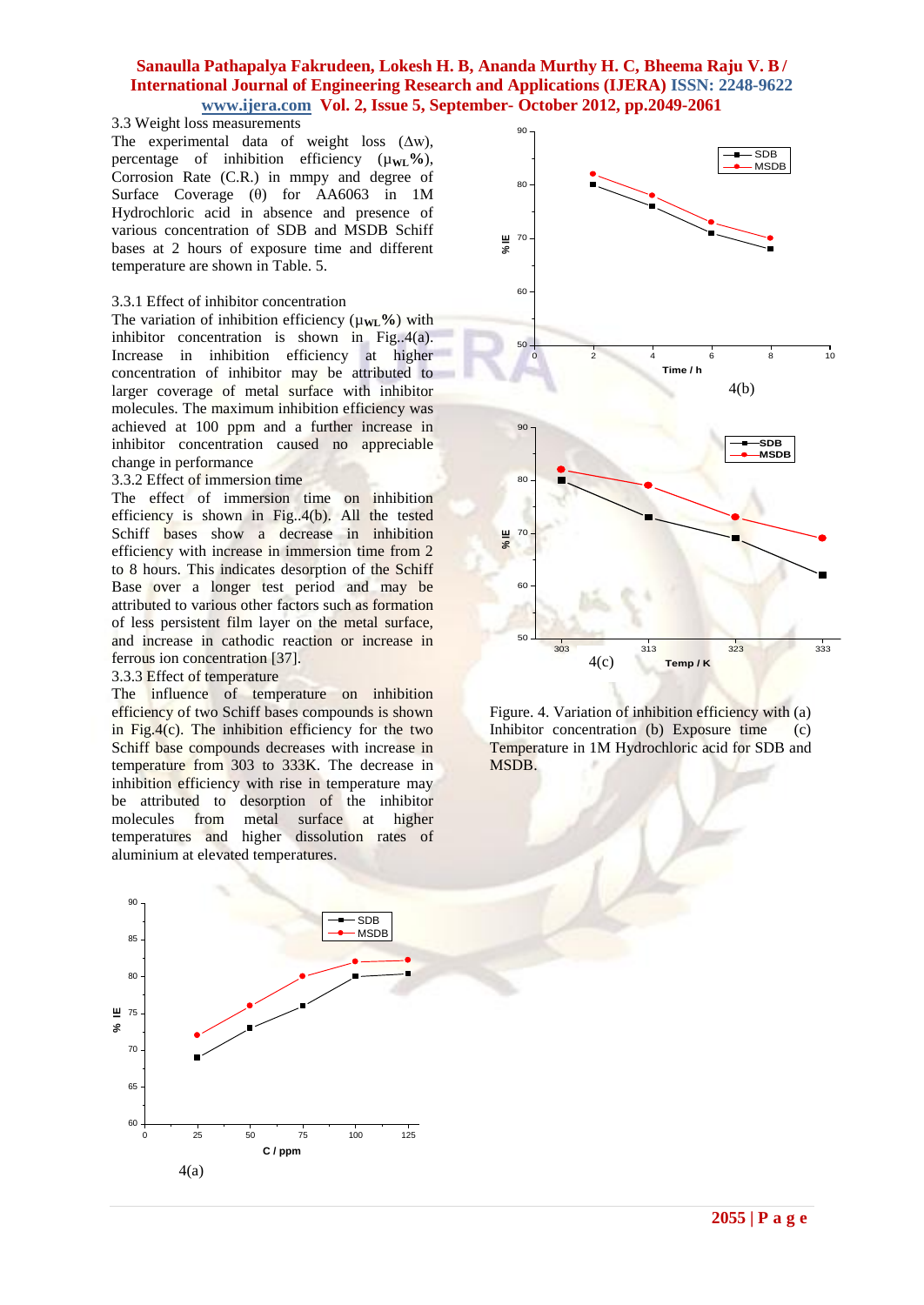Table- 5. Weight loss parameters for AA6063 in 1M hydrochloric acid in the absence and presence of various concentrations of SDB and MSDB at 2 hours of exposure time and different temperature.

| Inhibitor | Conc         | Weight Loss( $\Delta w$ )/mg, Percentage of Inhibition ( $\mu_{WL}$ %), Corrosion Rate(CR)/mmpy, Surface Coverage( $\theta$ ) |                             |      |          |                     |                             |      |      |            |                                  |       |          |       |                             |       |                |
|-----------|--------------|-------------------------------------------------------------------------------------------------------------------------------|-----------------------------|------|----------|---------------------|-----------------------------|------|------|------------|----------------------------------|-------|----------|-------|-----------------------------|-------|----------------|
|           | ppm          | 303K                                                                                                                          |                             |      |          | 313K                |                             |      | 323K |            |                                  |       | 333K     |       |                             |       |                |
|           |              | Δw                                                                                                                            | <b>µWT</b><br>$\frac{0}{6}$ | CR   | $\Theta$ | $\Delta \mathbf{W}$ | <b>µWT</b><br>$\frac{0}{0}$ | CR   | θ    | $\Delta W$ | μ <sub>WL</sub><br>$\frac{0}{0}$ | CR    | $\theta$ | WΔ    | <b>µWT</b><br>$\frac{0}{0}$ | CR    | $\pmb{\theta}$ |
|           | <b>Blank</b> | 13.7                                                                                                                          | g                           | 21.0 | C)       | 49.9                | i.                          | 76.4 | L    | 102.8      | à,                               | 157.3 |          | 199.8 | ä,                          | 305.8 | ¥,             |
| SDB       | 25           | 4.2                                                                                                                           | 69                          | 6.5  | 0.69     | 19.0                | 62                          | 29.0 | 0.62 | 46.3       | 55                               | 70.8  | 0.55     | 101.9 | 49                          | 155.9 | 0.49           |
|           | 50           | 3.7                                                                                                                           | 73                          | 5.7  | 0.73     | 17.5                | 65                          | 26.7 | 0.65 | 42.1       | 59                               | 64.5  | 0.59     | 93.9  | 53                          | 143.7 | 0.53           |
|           | 75           | 3.3                                                                                                                           | 76                          | 5.0  | 0.76     | 16.0                | 68                          | 24.4 | 0.68 | 38.0       | 63                               | 58.2  | 0.63     | 85.9  | 57                          | 131.5 | 0.57           |
|           | 100          | 2.7                                                                                                                           | 80                          | 4.2  | 0.80     | 13.5                | 73                          | 20.6 | 0.73 | 31.9       | 69                               | 48.8  | 0.69     | 75.9  | 62                          | 116.2 | 0.62           |
|           | 25           | 3.8                                                                                                                           | 72                          | 5.9  | 0.72     | 16.0                | 68                          | 24.4 | 0.68 | 41.1       | 60                               | 62.9  | 0.60     | 93.9  | 53                          | 143.7 | 0.53           |
| MSDB      | 50           | 3.3                                                                                                                           | 76                          | 5.0  | 0.76     | 14.0                | 72                          | 21.4 | 0.72 | 37.0       | 64                               | 56.6  | 0.64     | 85.9  | 57                          | 131.5 | 0.57           |
|           | 75           | 2.7                                                                                                                           | 80                          | 4.2  | 0.80     | 12.5                | 75                          | 19.1 | 0.75 | 31.9       | 69                               | 48.8  | 0.69     | 71.9  | 64                          | 110.1 | 0.64           |
|           | 100          | 2.5                                                                                                                           | 82                          | 3.8  | 0.82     | 105.                | 79                          | 16.0 | 0.79 | 27.8       | 73                               | 42.5  | 0.73     | 61.9  | 69                          | 94.8  | 0.69           |

3.3.4 Thermodynamic activation parameters

Thermodynamic activation parameters are important to study the inhibition mechanism. The activation energy (Ea) is calculated from the logarithm of the corrosion rate in acidic solution is a linear function of  $(1/T)$  -Arrhenius equation (7):

$$
log (CR) = -E_a / 2.303RT + A \tag{7}
$$

Where, Ea is the apparent effective activation energy, R is the universal gas constant and A is the Arrhenius pre exponential factor. Plots of logarithm of corrosion rate obtained by weight loss measurement versus 1/T gave straight lines and slope equal to  $(-E_a/2.303R)$  as shown in Figs. 5(a) and  $5(b)$  for SDB and MSDB respectively. The  $E_a$ values calculated are listed in Table.6.

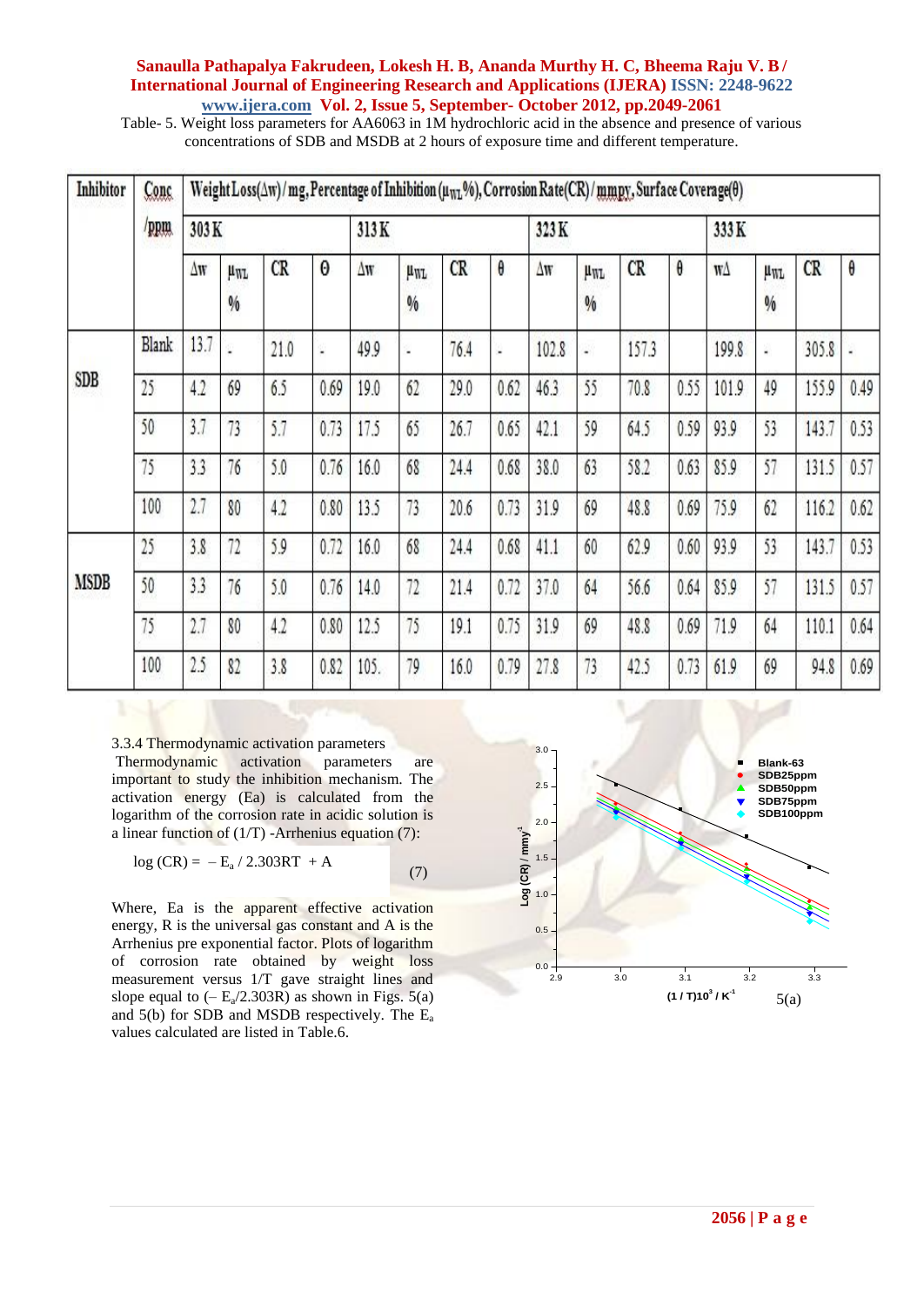

Figure.5. Arrhenius plot of log CR versus 1/T in absence and presence of (a) SDB and (b)MSDB

A plot of log (CR/T) versus 1/T gave a straight line, Figs.  $6(a)$  and (b) with a slope of  $( \Delta H/2.303$  R) and an intercept of  $[(\log (R/Nh) +$  $(\Delta S/2.303 \text{ R})$ ], from which the values of  $\Delta S^*$  and ΔH\* were calculated. The straight lines were obtained according to transition state equation (8):

$$
C R = RT/N h \exp(-\Delta H^* / RT) \exp(\Delta S^* / R)
$$
 (8)

Where, *h* is the Plank constant, *N* is the Avogadro number,  $\Delta S^*$  is entropy of activation and  $\Delta H^*$  is the enthalpy of activation. The  $\Delta S^*$  and  $\Delta H^*$  values calculated are listed in Table. 6



Figure..6. Arrhenius plot of log (CR/T) versus 1/T in absence and presence of (a) SDB and (b) MSDB

Table-6. Thermodynamic parameters of activation of AA6063 in 1M HCl in presence and absence of different concentrations of SDB and MSDB

Table-6. Thermodynamic parameters of activation of AA6063 in 1M HCl in presence and absence of different concentrations of SDB and MSDB

| Inhibitor | Concentration<br>(ppm) | $E_a$<br>$(kJmol^{-1})$ | ΔH*<br>$(kJmol^{-1})$ | 1S*<br>$(J \text{ mol}^{-1} \text{K}^{-1})$ |
|-----------|------------------------|-------------------------|-----------------------|---------------------------------------------|
| SDB       | 0                      | 72.49                   | 69.22                 | 10.22                                       |
|           | 25                     | 85.72                   | 84.08                 | 49.82                                       |
|           | 50                     | 86.04                   | 85.97                 | 54.64                                       |
|           | 75                     | 89.03                   | 86.00                 | 55.35                                       |
|           | 100                    | 91.42                   | 86.55                 | 58.02                                       |
| MSDB      | 25                     | 87.06                   | 85.36                 | 52.43                                       |
|           | 50                     | 88.77                   | 86.66                 | 55.48                                       |
|           | 75                     | 89.92                   | 87.21                 | 55.98                                       |
|           | 100                    | 92.16                   | 87.83                 | 56.27                                       |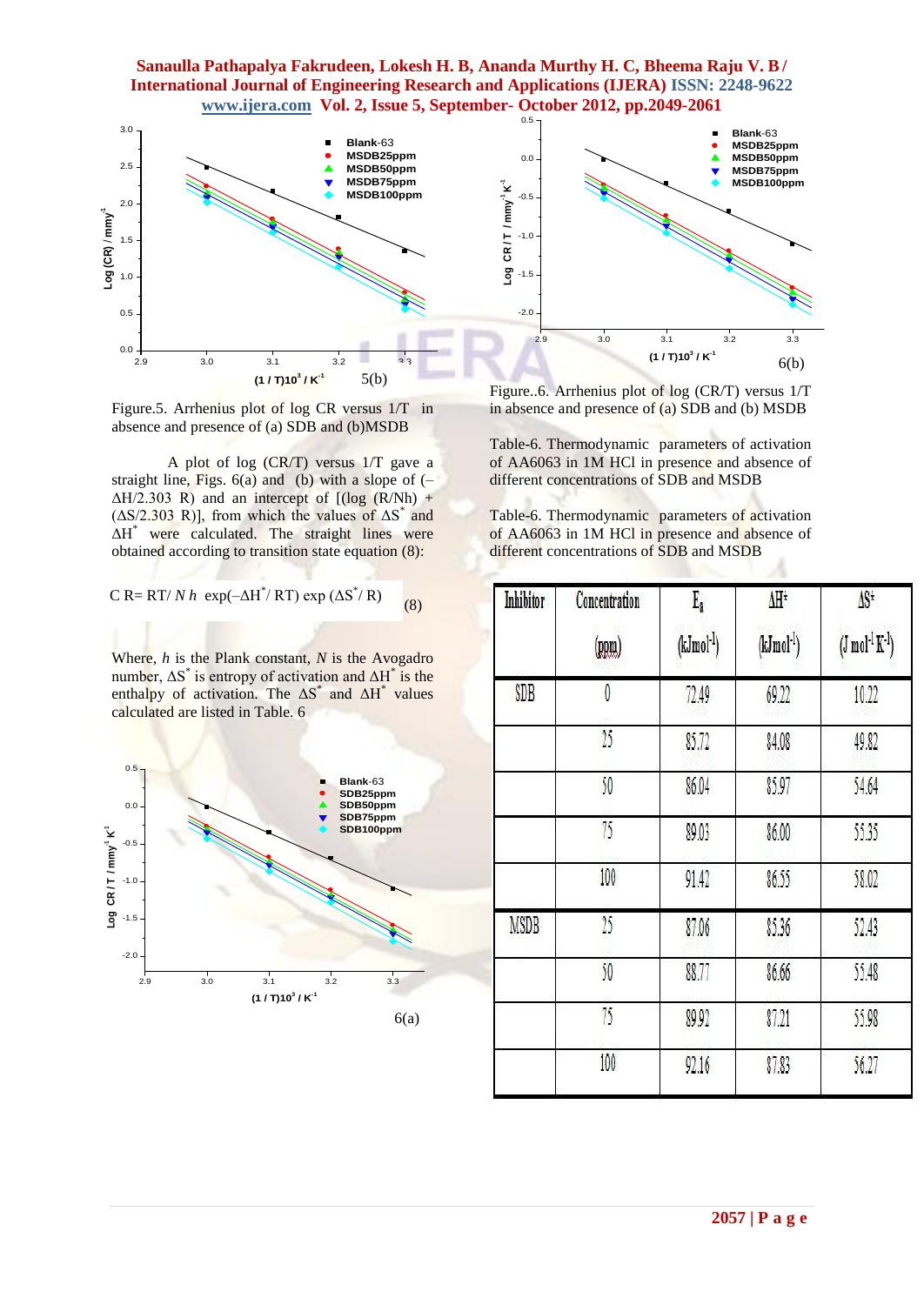The  $E_a$  values of aluminium alloy in 1M Hydrochloric acid in the presence of Schiff base compounds are higher than those in the absence of Schiff bases. The increase in the  $E<sub>a</sub>$  values, with increasing inhibitor concentration is attributed to physical adsorption of inhibitor molecules on the metal surface [38]. In other words, the adsorption of inhibitor on the electrode surface leads to formation of a physical barrier that reduces the metal dissolution in electrochemical reactions [39]. The inhibition efficiency decreases with increase in temperature which indicates desorption of inhibitor molecules as the temperature increases [40].

The values of enthalpy of activation  $(\Delta H^*)$  are positive; this indicates that the corrosion process is endothermic. The values of entropy of activation  $( \Delta S^*)$  are higher in the presence of inhibitor than those in the absence of inhibitor, The increase in values of  $\Delta S^*$  reveals that an increase in randomness occurred on going from reactants to the activated complex [41-43].

### 3.3.5 Adsorption isotherms

It is generally assumed that the adsorption of the inhibitor at the interface of metal and solution is the first step in the mechanism of inhibition aggressive media. It is also widely

acknowledged that adsorption isotherms provide useful insights into the mechanism of corrosion inhibition. The investigated compounds inhibit the corrosion by adsorption at the metal surface. Theoretically, the adsorption process has been regarded as a simple substitution adsorption process, in which an organic molecule in the aqueous phase substitutes the water molecules adsorbed on the metal surface [44]. The surface coverage  $(θ)$  value calculated from weight loss data for different concentrations of Schiff bases was used to explain the best adsorption isotherm. The value of surface coverage (θ) was tested graphically for fitting a suitable adsorption isotherm. Attempts were made to fit surface coverage (θ) values of various isotherms including Langmuir, Freundlich and Temkin isotherms. Among three adsorption isotherms obtained, the best fitted isotherm was the Langmuir adsorption isotherm  $(C_{(inh)}/\theta$  vs.  $C_{(inh)}$  ) Fig.7(a) with the linear regression coefficient values  $(R^2)$  in the range of 0.9994 - 0.9996. The Langmuir adsorption isotherm can be expressed by following equation (9):

$$
\frac{C_{(inh)}}{\theta} = \frac{1}{K_{(ads)}} + C_{(inh)}
$$
\n(9)

Where  $C_{(inh)}$  is inhibitor concentration and  $K_{(ads)}$  is an equilibrium constant for adsorption and desorption.

The  $K_{(ads)}$  was calculated from the intercepts of the straight lines on the  $C_{(inh)}$  /  $\theta$  axis Fig.7(a) and standard free energy of adsorption of inhibitor  $\Delta G<sup>0</sup>_{ads}$  was calculated using the relation (10);.

$$
\Delta G_{ads}^0 = -RT \ln (55.5 \text{ K}_{ads}) \tag{10}
$$

To calculate heat of adsorption  $(\Delta H^0_{ads})$  and entropy of adsorption  $(\Delta S^0_{ads})$  In K<sub>(ads)</sub> vs. 1/T was plotted as shown in Fig.7(b). The straight lines were obtained with a sloe equal to  $(-\Delta \tilde{H}^0_{ads} / R)$ and intercept equal to  $(\Delta S^0_{ads} / R + \ln 1/55.5)$ . The values of equilibrium constant  $(K_{(ads)})$ , Standard free energy of adsorption( $\Delta G^0_{ads}$ ), enthalpy of adsorption  $(\Delta H_{ads}^0)$  and entropy of adsorption  $( \Delta S^0_{ads} )$  are listed in Table.7.

The negative values of standard free of adsorption indicated spontaneous adsorption of Schiff bases on aluminium alloy surface. The calculated standard free energy of adsorption values for the Schiff bases are closer to  $-40$  kJ  $mole^{-1}$  and it can be concluded that the adsorption of Schiff bases on the aluminium surface is more chemical than physical one [45]. The sign of enthalpy and entropy of adsorption are positive and is related to substitutional adsorption can be attributed to the increase in the solvent entropy and to a more positive water desorption enthalpy. The increase in entropy is the driving force for the adsorption of the Schiff bases on the aluminium alloy surface.

The adsorption of Schiff base on the aluminium alloy surface can be attributed to adsorption of the organic compounds via phenolic and iminic groups in both cases. Among these two Schiff bases, the chelate effect of MSDB is greater than that of SDB. This is due to the presence of two electron donating groups of  $-OCH_3$  in MSDB structure than SDB. The more efficient adsorption of MSDB is the result of electronegative oxygen atoms present in the MSDB compared to SDB Structure.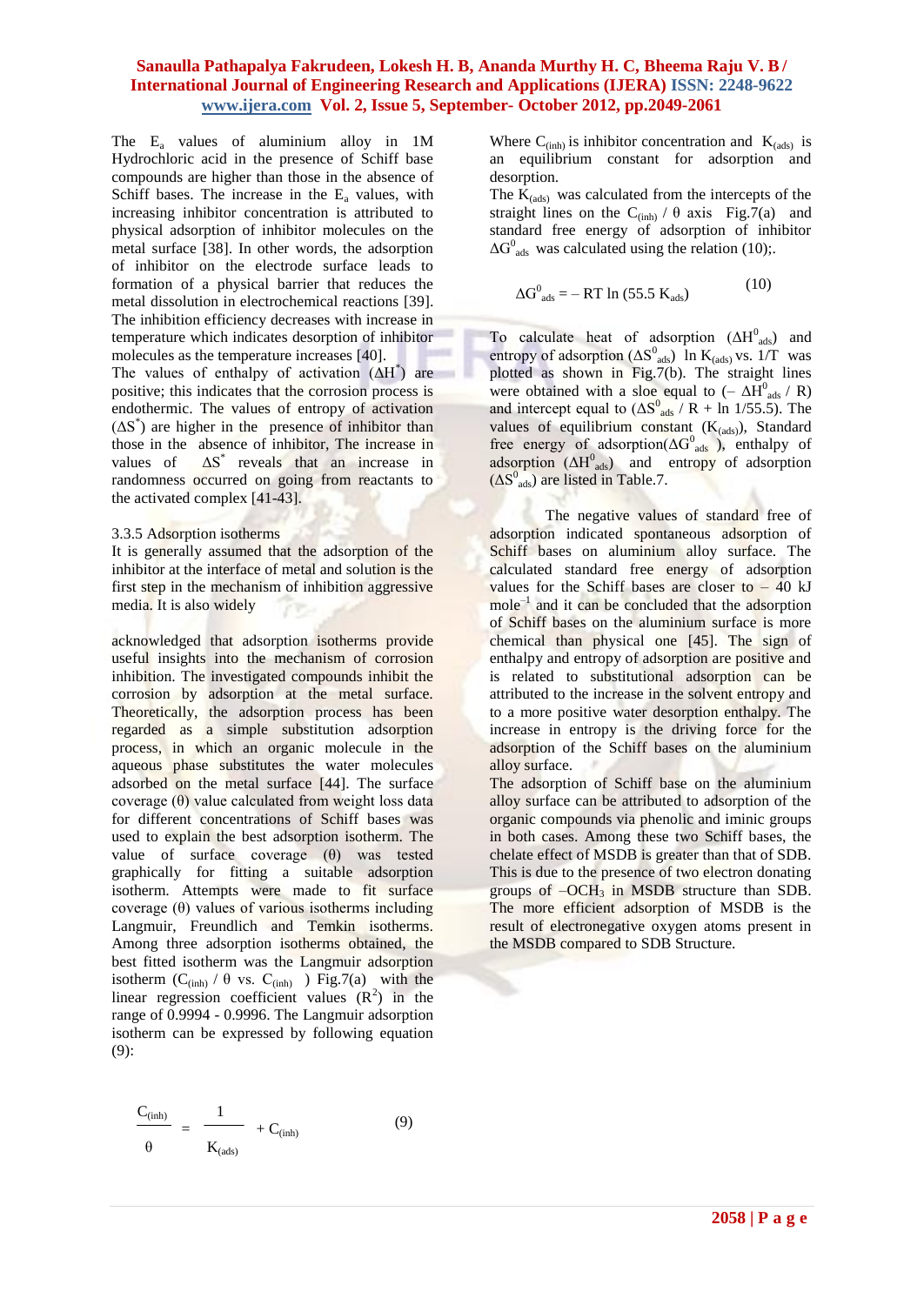

Figure.7. (a) Langmuir adsorption isotherm plot and (b) Heat of adsorption isotherm plot for SDB and MSDB

3.4 Scanning electron microscope (SEM)

Scanning electron microscopy of the AA6063 sample of inhibited and uninhibited metal samples is presented in Fig. 8. The SEM study shows that the inhibited alloy surface is found smoother than the uninhibited surface.

| Inhibitor | Concentration<br>(ppm) | Temperature<br>$(\mathrm{K})$ | $K_{\text{add}}$<br>$(10^3 M^{-1})$ | $\mathrm{AG}^\circ_\mathrm{sds}$<br>$(kJmol^{-1})$ | AHOads<br>$(kJmol^{-1})$ | $\frac{\text{AS}_\text{ads}}{\text{As}_\text{ads}}$<br>$(Jmol^{-1})$ |
|-----------|------------------------|-------------------------------|-------------------------------------|----------------------------------------------------|--------------------------|----------------------------------------------------------------------|
| SDB       | 100                    | 303                           | 11.94                               | $-34$                                              | 24.1                     | 183                                                                  |
|           |                        | 313                           | 8.01                                | $-34$                                              |                          |                                                                      |
|           |                        | 323                           | 6.60                                | $-34$                                              |                          |                                                                      |
|           |                        | 333                           | 4.84                                | 35                                                 |                          |                                                                      |
| MSDB      | 100                    | 303                           | 16.2                                | $-35$                                              | 20.7                     | 176                                                                  |
|           |                        | 313                           | 13.4                                | $-35$                                              |                          |                                                                      |
|           |                        | 323                           | 9.64                                | $-35$                                              |                          |                                                                      |
|           |                        | 333                           | 7.93                                | $-36$                                              |                          |                                                                      |

Table-7. Thermodynamic parameters for the adsorption of inhibitor in 1M HCl on AA6063 alloy at different temperatures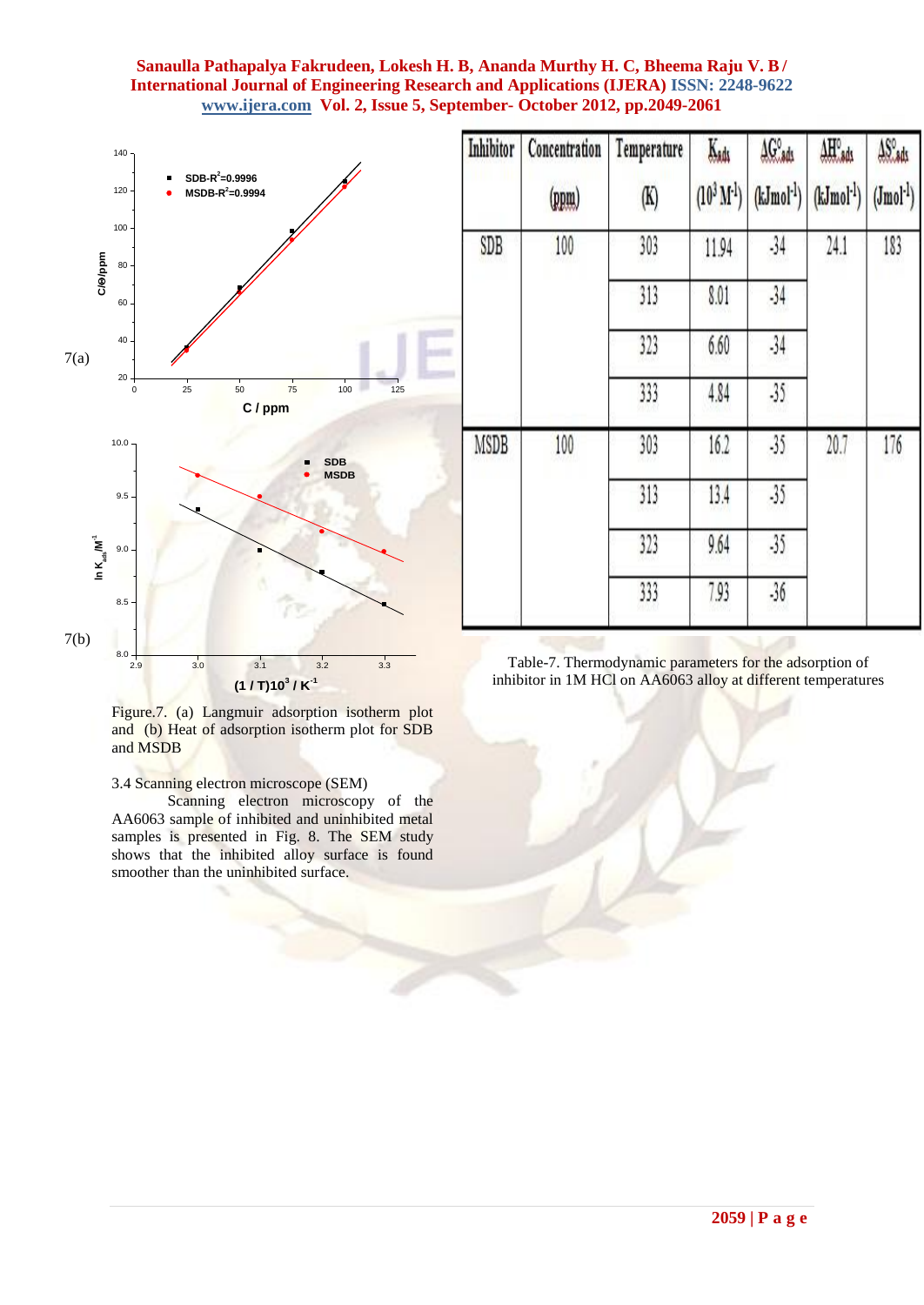

Figure. 8. Scanning electron micrographs of (a) Polished AA6063 alloy, (b) After immersion in 1M HCl for 2h, (c) After immersion in 1M HCl for 2h in presence of 100 ppm SDB and (d) After immersion in 1M HCl for 2h in presence of 100 ppm MSDB.

# **4. Conclusions**

- 1. The investigated Schiff bases are good inhibitors for aluminium alloy 6063 in 1M Hydrochloric acid solution.
- 2. In weight loss studies, the inhibition efficiency  $(\mu_{WL}\%)$  of the Schiff bases increase with increase in inhibitor concentration, whereas decreases with increase in immersion time and temperature.
- 3. Potentiodynamic polarisation studies demonstrate the Schiff bases under investigation act as mixed type but predominantly cathodic inhibitors.
- 4. EIS measurements show that as the inhibitor concentration is increased, the charge transfer resistance increases and double layer capacitance decreases.
- 5. The inhibition efficiency obtained using weight loss, potentiodynamic polarisation, and EIS studies are in good agreement and in accordance to the order: MSDB > SDB for AA6063.
- 6. The adsorptions of Schiff bases on alloy surface in 1M HCl solution are governed by Langmuir adsorption isotherm.

7. Scanning Electron Microscopy (SEM) shows a smoother surface for inhibited alloy samples than uninhibited samples due to formation of protective barrier film.

### **References:**

- 1. U.Ergun, D.Yuzer and K.C.Emregul, *Mater. Chem.Phys., 109*(2008)492-499.
- 2. T.Hurlen, H.H.Lian, O.S.Odegard and T.V.Valand
- *Mater.Chem.Phys.,29*(1984)579-585. 3. A.K.Maayta, N.A.F.Al-Rawashdeh,
- *Corros.Sci. 46* (2004) 1129.
- 4. E.E.Oguzie, *Mater.Lett. 59* (2005) 1076.
- 5. A. Popova, M. Chouristov, S. Raicheva, E. Sokolova, *Corros. Sci. 46* (2004) 1333.
- 6. R.G. Nuzzo, E.M. Korenic, L.H. Dubois, *J. Chem. Phys. 93, 767* (1980).
- 7. A.Aytac, U.Ozmen and M.Kabbasakaloglu, *Mater.Chem.Phys., 89*(2005)176.
- 8. Hahner, G., Woll, Ch., Buck, M., Grunze, M., 1993. *Langmuir 9 (1),* 955.